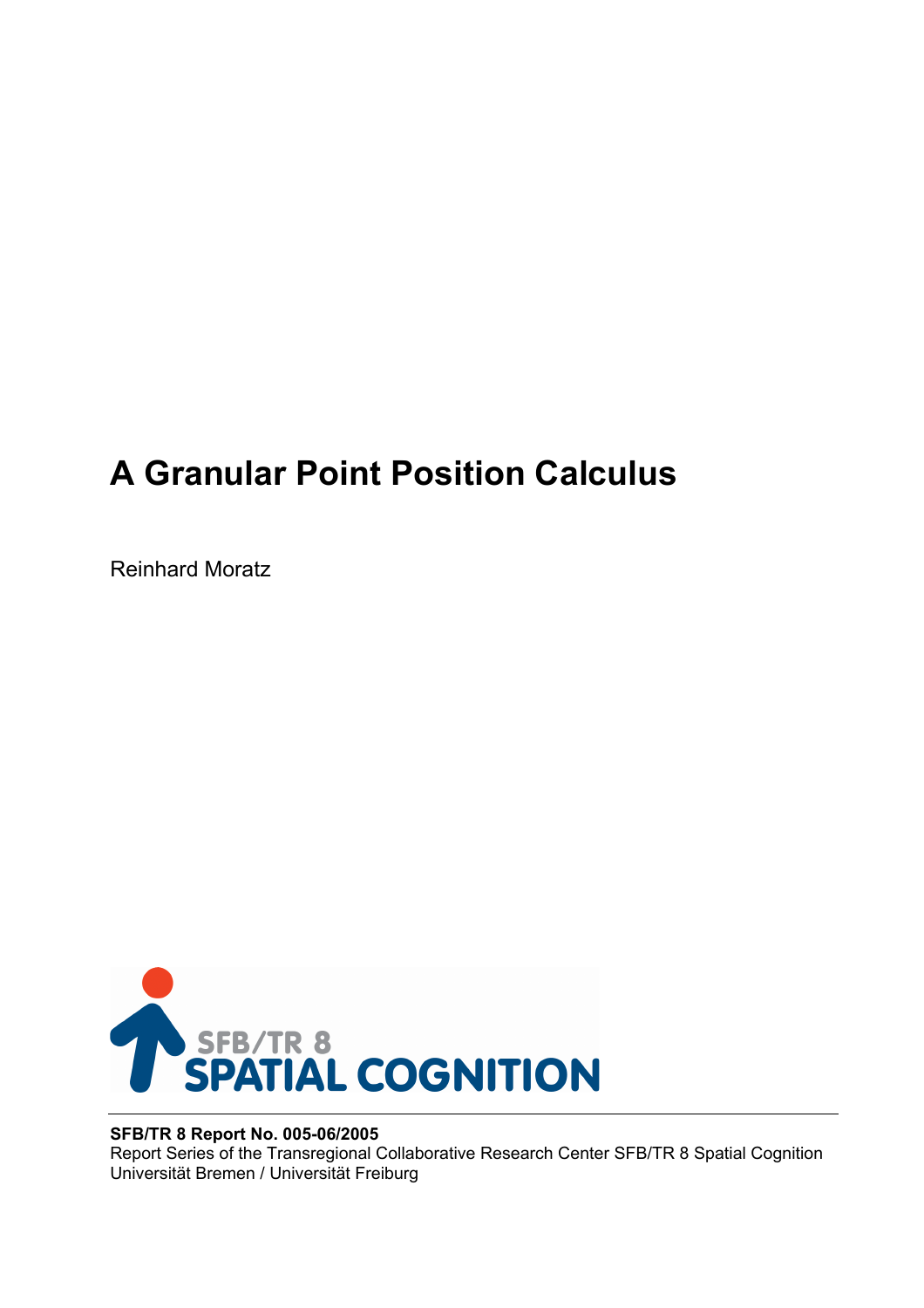#### **Contact Address:**

Dr. Thomas Barkowsky SFB/TR 8 Universität Bremen P.O.Box 330 440 28334 Bremen, Germany

Tel +49-421-218-8625 Fax +49-421-218-8620 barkowsky@sfbtr8.uni-bremen.de www.sfbtr8.uni-bremen.de

© 2005 SFB/TR 8 Spatial Cognition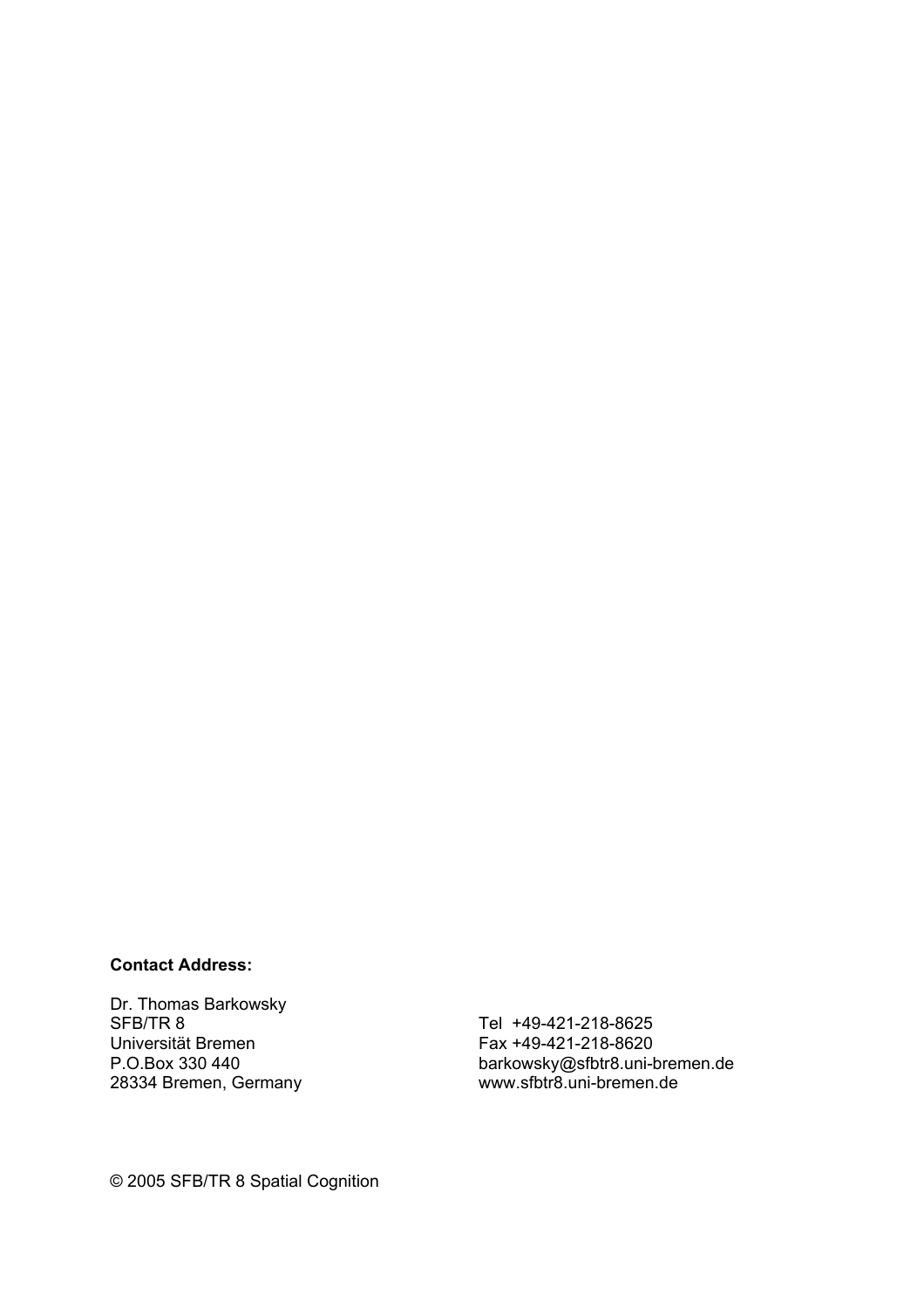# A Granular Point Position Calculus

Reinhard Moratz

University of Bremen Department of Mathematics and Informatics Bibliothekstr. 1, 28359 Bremen, Germany moratz@informatik.uni-bremen.de

October 26, 2004

## **1 Introduction**

A qualitative representation provides mechanisms which characterize central essential properties of objects or configurations. A quantitative representation establishes a measure in relation to a general standard of measure which is generally usable.

The constant general availability of common measures is now self evident. However, one needs only remember the example of the history of technologies of measurement of length to see that the more local relative measures, which are qualitatively represented, (for example, "one piece of material is longer than another" versus "this thing is two meters long") can be managed by biological/epigenetic cognitive systems much more easily as absolute quantitative representations.

The two main trends in Qualitative Spatial Reasoning are topological reasoning about regions [3, 9] and positional reasoning about point configurations [4, 10]. Especially positional reasoning is important for robot navigation [8].

Typically, in Qualitative Spatial Reasoning relatively coarse distinctions between configurations are made only. Applications exist in which finer qualitative acceptance areas are helpful. The possibility to use finer qualitative distinctions can be viewed as a stepwise transition to quantitative knowledge. The idea of using context dependant direction and distance intervals for the representation of spatial knowledge can be traced back to Clementini, di Felice, and Hernandez [2]. However, only special cases of reasoning were considered in their work. Here, we will propose a calculus that makes direct use of general purpose constraint propagation. Thereby robot applications using safe spatial reasoning will be made possible.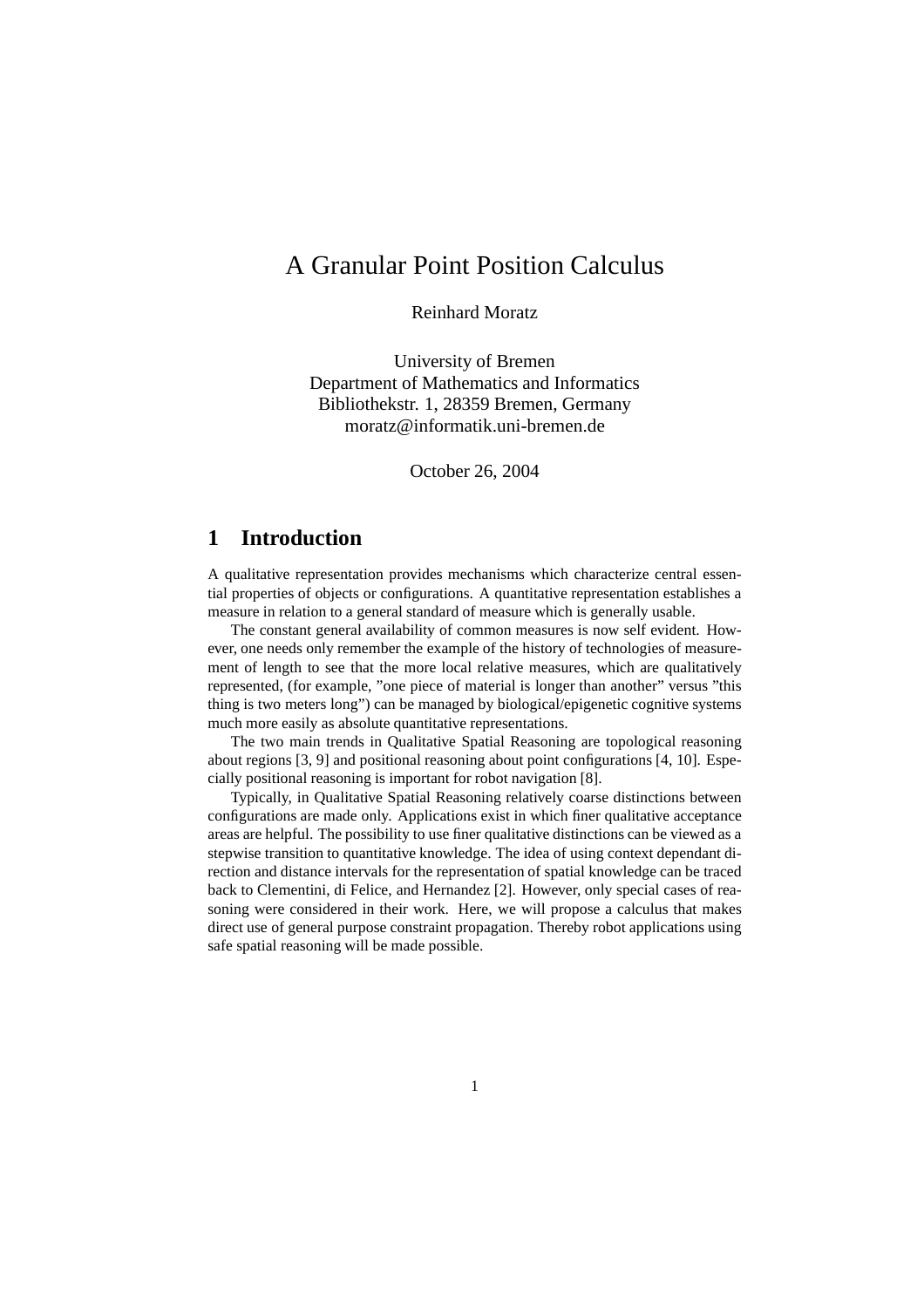# **2 Generalizing ternary point configuration calculi**

The newly proposed calculus is called granular point configuration calculus GPCC. In this calculus two points are the basis for a reference system. The reference system can be interpreted as a partition of the plane into acceptance regions for a third point. All options for places of the third point which are in the same part of the partition are considered to be in an aquivalence class and are treated in the same way in categorization and reasoning tasks by subsequent modules. One variant of the GPCC calculus and its partition on the plane is shown in figure 1.



Figure 1: The partition of the GPCC<sub>3</sub>-Calculus

To give a precise, geometric definition of the GPCC-relations we describe the corresponding geometric configurations in an analogue way to the TPCC calculus [6] on the basis of a Cartesian coordinate system represented by  $\mathbb{R}^2$ . First we define the special cases for  $A = (x_A, y_A)$ ,  $B = (x_B, y_B)$  and  $C = (x_C, y_C)$ .

A, B dou C := 
$$
x_A = x_B \land y_A = y_B \land (x_C \neq x_A \lor y_C \neq y_A)
$$
  
A, B tri C :=  $x_A = x_B = x_C \land y_A = y_B = y_C$ 

For the cases with  $A \neq B$  we define a relative radius  $r_{A,B,C}$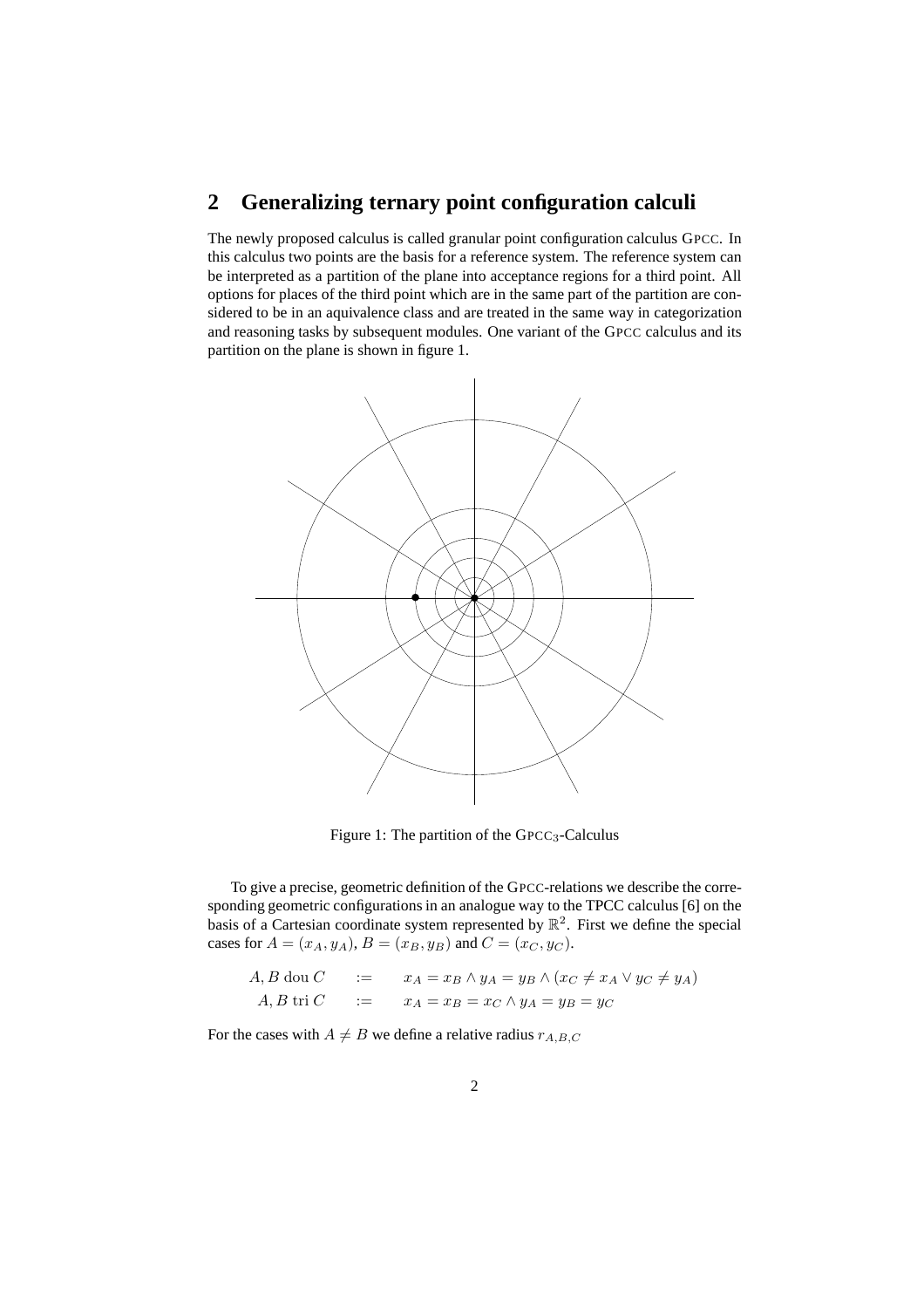$$
r_{A,B,C} := \frac{\sqrt{(x_C - x_B)^2 + (y_C - y_B)^2}}{\sqrt{(x_B - x_A)^2 + (y_B - y_A)^2}}
$$

A, B sam  $C$  :=  $r_{A,B,C} = 0$ 

and for  $A \neq B \neq C$  a relative angle  $\phi_{A,B,C}$ :

$$
\phi_{A,B,C}
$$
 :=  $\tan^{-1} \frac{y_C - y_B}{x_C - x_B} - \tan^{-1} \frac{y_B - y_A}{x_B - x_A}$ 

The further base relations have an acceptance area depending on the granularity of the calculus to be applied. The calculus shown in figure 1, GPCC3, has a level of granularity of 3 and 267 relations. A calculus of the granularity level  $m$ , described below as  $Gpec<sub>m</sub>$ , has  $(4m - 1)(8m) + 3$  base relations. The base relations of  $Gpec<sub>3</sub>$ are thus defined:

| $A, B \ {}_3 \perp^1_0 \ C$                 | $:=$     | $0 < r_{A,B,C} < 1/3 \wedge \phi_{A,B,C} = 0$                 |
|---------------------------------------------|----------|---------------------------------------------------------------|
| $A, B \, \mathbf{1} \perp_1^1 C$            | $:=$     | $0 < r_{A,B,C} < 1/3 \wedge 0 < \phi_{A,B,C} < 1/6\pi$        |
| $A, B \, \mathbf{1} \perp_2^1 C$            | $:=$     | $0 < r_{A,B,C} < 1/3 \wedge \phi_{A,B,C} = 1/6\pi$            |
| $A, B \, \mathbf{1} \, \frac{1}{3} \, C$    | $:=$     | $0 < r_{A,B,C} < 1/3 \wedge 1/6\pi < \phi_{A,B,C} < 2/6\pi$   |
|                                             | $\vdots$ |                                                               |
| $A, B \ {}_{3}\perp_{23}^{1} C$             | $:=$     | $0 < r_{A,B,C} < 1/3 \wedge 11/6\pi < \phi_{A,B,C} < 12/6\pi$ |
| $A, B \, \mathbf{1} \, \mathbf{1}_0^2 \, C$ | $:=$     | $r_{A,B,C} = 1/3 \wedge \phi_{A,B,C} = 0$                     |
|                                             | ÷        |                                                               |
| $A, B \, \mathbf{1} \, \mathbf{1}_0^3 \, C$ | $:=$     | $1/3 < r_{A,B,C} < 2/3 \wedge \phi_{A,B,C} = 0$               |
|                                             |          |                                                               |
| $A, B \, \mathbf{1} \, \mathbf{1}_0^9 \, C$ | $:=$     | $3/2 < r_{A,B,C} < 3/1 \wedge \phi_{A,B,C} = 0$               |
|                                             |          |                                                               |
| $A, B \ {}_{3}\perp_{23}^{11} \ C$          |          | $3/1 < r_{A,B,C} \wedge 11/6\pi < \phi_{A,B,C} < 12/6\pi$     |
|                                             |          |                                                               |

This schema can be transferred and applied to arbitrary granularity  $m$  of a calculus GPCC<sub>m</sub>. The general segments  $A, B \in \perp_j^i$  C are then so defined: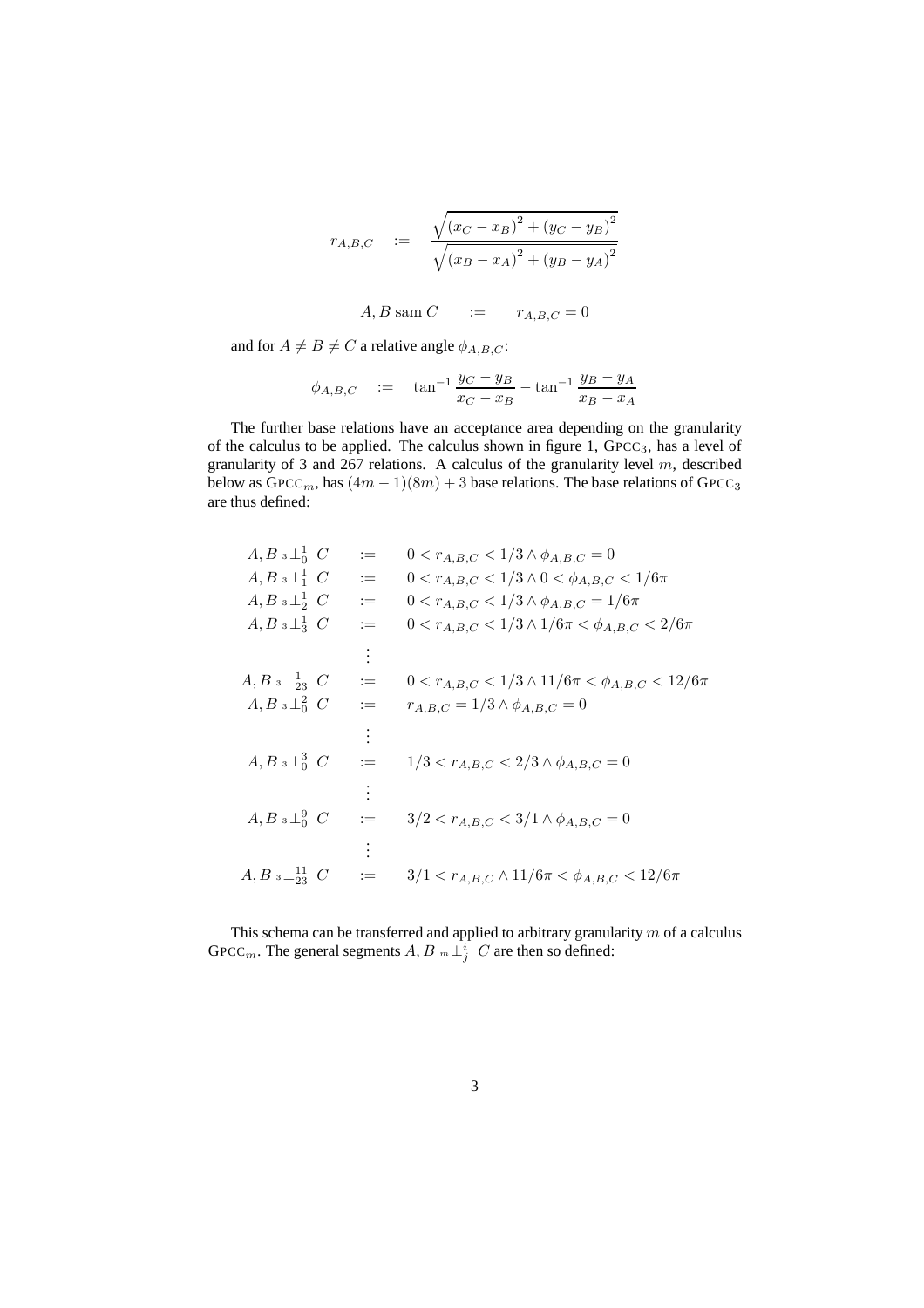

Figure 2: An example configuration of three points  $A, B, C$ . The depicted configuration corresponds to  $A, B$   $_3$   $\perp_3^3$ 

$$
0 \le j \le 8m - 2 \land j \mod 2 = 0 \rightarrow \phi_{A,B,C} = \frac{j}{4m}\pi
$$
  
\n
$$
1 \le j \le 8m - 1 \land j \mod 2 = 1 \rightarrow \frac{j-1}{4m}\pi < \phi_{A,B,C} < \frac{j+1}{4m}\pi
$$
  
\n
$$
1 \le i \le 2m - 1 \land i \mod 2 = 1 \rightarrow \frac{i-1}{2m} < r_{A,B,C} < \frac{i+1}{2m}
$$
  
\n
$$
2 \le i \le 2m \land i \mod 2 = 0 \rightarrow r_{A,B,C} = \frac{i}{2m}
$$
  
\n
$$
2m + 1 \le i \le 4m - 3 \land i \mod 2 = 1 \rightarrow \frac{m}{2m - \frac{i-1}{2}} < r_{A,B,C} < \frac{m}{2m - \frac{i+1}{2}}
$$
  
\n
$$
2m + 2 \le i \le 4m - 2 \land i \mod 2 = 0 \rightarrow r_{A,B,C} = \frac{m}{2m - \frac{i}{2}}
$$
  
\n
$$
i = 4m - 1 \rightarrow m < r_{A,B,C}
$$

The idea of using qualitative ring-formed segments for the representation of knowledge of positions directly casts light on the integration of linguistic and navigational knowledge and is already in use in that field [5]. The problem is calculating the permutation and composition results for such structures by machine. The operation tables can be approximated with the aid of a composition of distance orientation intervals (DOI) [7]. Thereby flat segments and their borders are summarized. Thus one obtains thereby a quasi-partition in which only linear overlappings occur.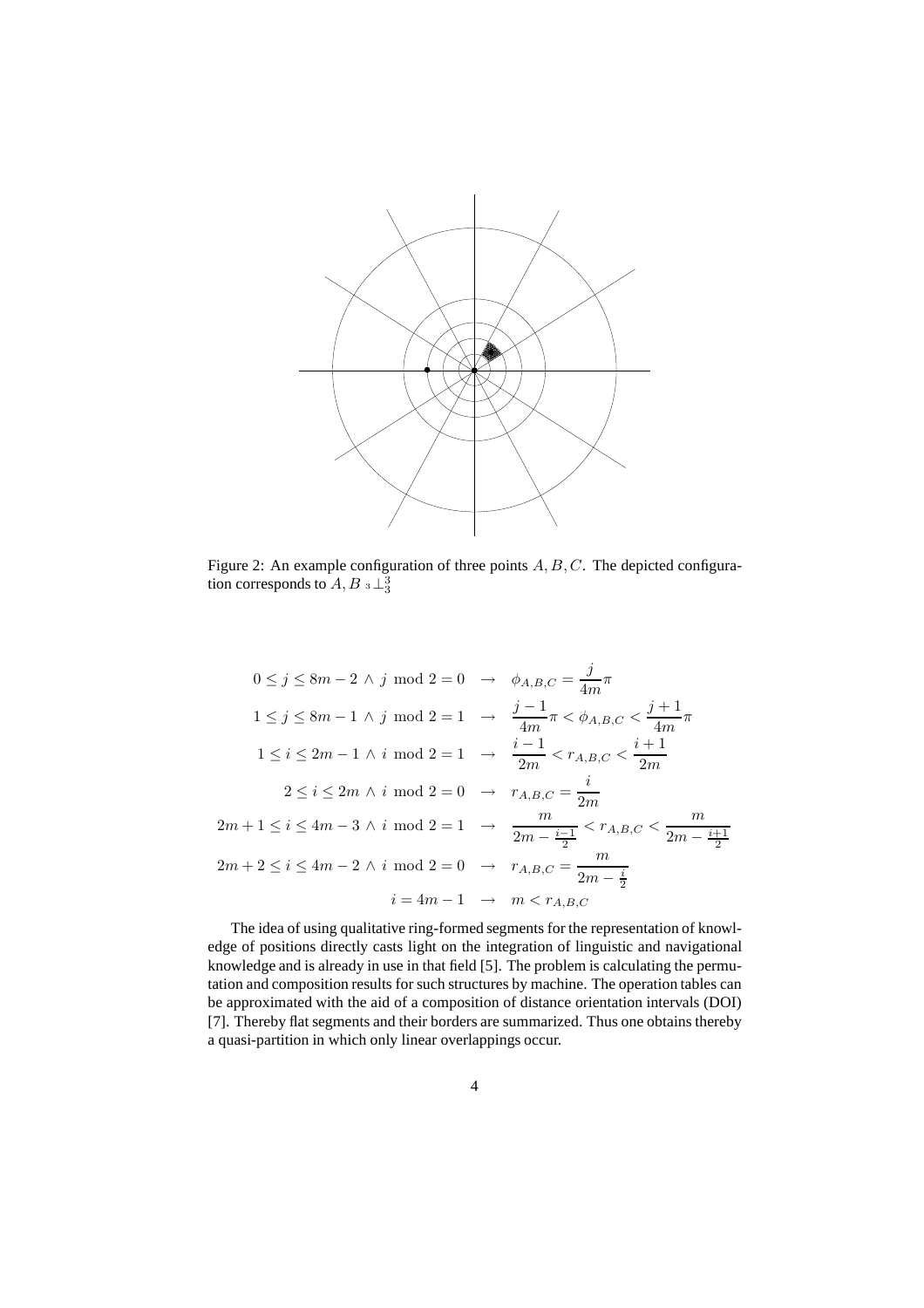The tables for approximate transformations and for the approximate compositions of the calculi  $GPCC_3$ ,  $GPCC_4$ , and  $GPCC_5$  can be seen in the internet [12]. The calculi are, with respect to the transformation HMI, closed:

 $\text{HMI}\left( \begin{array}{c} m \perp^i_j \end{array} \right) \quad = m \perp^{4m-i}_{8m-1-j}$ 

# **3 Application in Robotics Contexts**

In robotic applications the relevant surface base relations with their borders are summarized into general relations. Out of this, one obtains a closed region in a plane (with the exception of its exterior segments which continue infinitely) as a relational proposition. The bounded line segments belong to both neighboring segments and points typically belong to four segments. All inner segments contain the point which corresponds to the relation sam.

The surface area of these ambiguous acceptance areas is however 0. In the event that a corresponding border point triple is to be represented qualitatively, a disjunction of all bordering base relations must be used. As a result one obtains then a fine grained quasi-partition for the representation of the relative position of a point.

Already in the 1980s there were methods for representing uncertain position data in robotics using small acceptance areas with sharp boundaries [1]. However, this approach to modelling was not followed up on, as probabilistic modelling became available [11]. In laboratory situations in which systematic errors could be excluded through calibration methods, as a result only statistically independent measuring and movement errors remain, probabilistic approaches return very realistic estimates.

There the particularly favorable property of independently sourced errors will be used: they can mutually partially compensate each other. One then obtains, in contrast with propositions relying on fixed regions of error, more precise estimations. However, these estimations are optimistic and are not adequate when a pessimistic estimation is necessary for a critical application in the real world. As an example let us sketch the following scenario: A flying robot surveilles a bounded area. As soon as the danger arises that the robot leaves the area an emergency landing procedure would be required.

Here, an utterly pessimistic position estimate would be necessary in order to obtain the most reliable position estimation result. There, a probabilistic estimation can manage ordinary navigation. Only the recognition of an emergency and navigation will be managed by the pessimistic estimation.

#### **3.1 Worst-Case-Estimation using a** 1 − nǫ **- Framework**

To that end, an acceptance area will be defined such that the corresponding proposition with the probability 1 –  $\epsilon$  holds. A pessimistic global estimation (which does not exclude dependence) for n propositions meets a probability of  $1 - n\epsilon$ .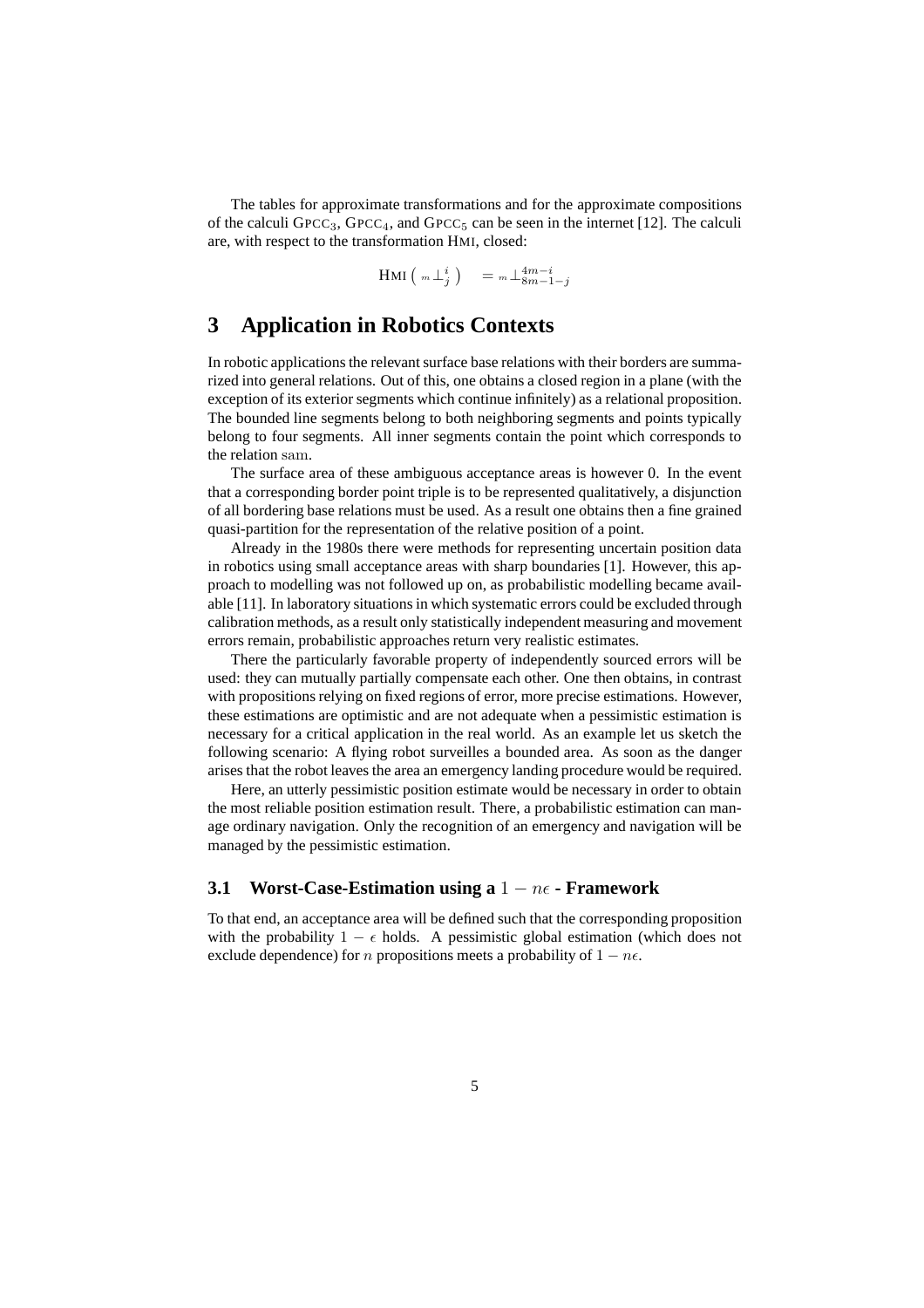### **4 Conclusion**

We presented a calculus for representing and reasoning about qualitative relative orientation information. We identified systems of atomic relations on different granularity levels. The granularity of the calculus allows suppressing irrelevant feature changes in dynamically changing environments.

Potential applications of the calculus were motivated by a safe robotics scenario. In the scenario, pessimistic position estimate for safety critical applications is necessary.

#### **Acknowledgment**

The author would like to thank Frank Dylla, Marco Ragni, Diedrich Wolter, Thomas Röfer, and Christian Freksa for interesting and helpful discussions related to the topic of the paper. The work was supported by the DFG Transregional Collaborative Research Center SFB/TR 8 "Spatial Cognition".

#### **References**

- [1] R.A. Brooks. Visual map making for a mobile robot. In *Proceedings of the IEEE International Conference on Robotics and Automation (ICRA-1985)*, pages 824– 829, 1985.
- [2] E. Clementini, P. Di Felice, and D. Hernandez. Qualitative represenation of positional information. *Artificial Intelligence*, 95:317–356, 1997.
- [3] A.G. Cohn. Qualitative spatial representation and reasoning techniques. In G. Brewka, C. Habel, and B. Nebel, editors, *KI-97: Advances in Artificial Intelligence*, Lecture Notes in Artificial Intelligence, pages 1–30. Springer-Verlag, Berlin, 1997.
- [4] C Freksa. Using orientation information for qualitative spatial reasoning. In A U Frank, I Campari, and U Formentini, editors, *Proceedings of International Conference on Theories and Methods of Spatio-Temporal Reasoning in Geographic Space*, Berlin, 1992. Springer-verlag.
- [5] R. Moratz and B. Hildebrandt. *" Deriving Spatial Goals from Verbal Instructions - A Speech Interface for Robot Navigation - ". SFB 360: Situierte Künstliche* Kommunikatoren, Report 98/11, Bielefeld, 1998.
- [6] Reinhard Moratz, Bernhard Nebel, and Christian Freksa. Qualitative spatial reasoning about relative position: The tradeoff between strong formal properties and successful reasoning about route graphs. In C. Freksa, W. Brauer, C. Habel, and K.F. Wender, editors, *Lecture Notes in Artificial Intelligence 2685: Spatial Cognition III*, pages 385–400. Springer Verlag, Berlin/Heidelberg, 2003.